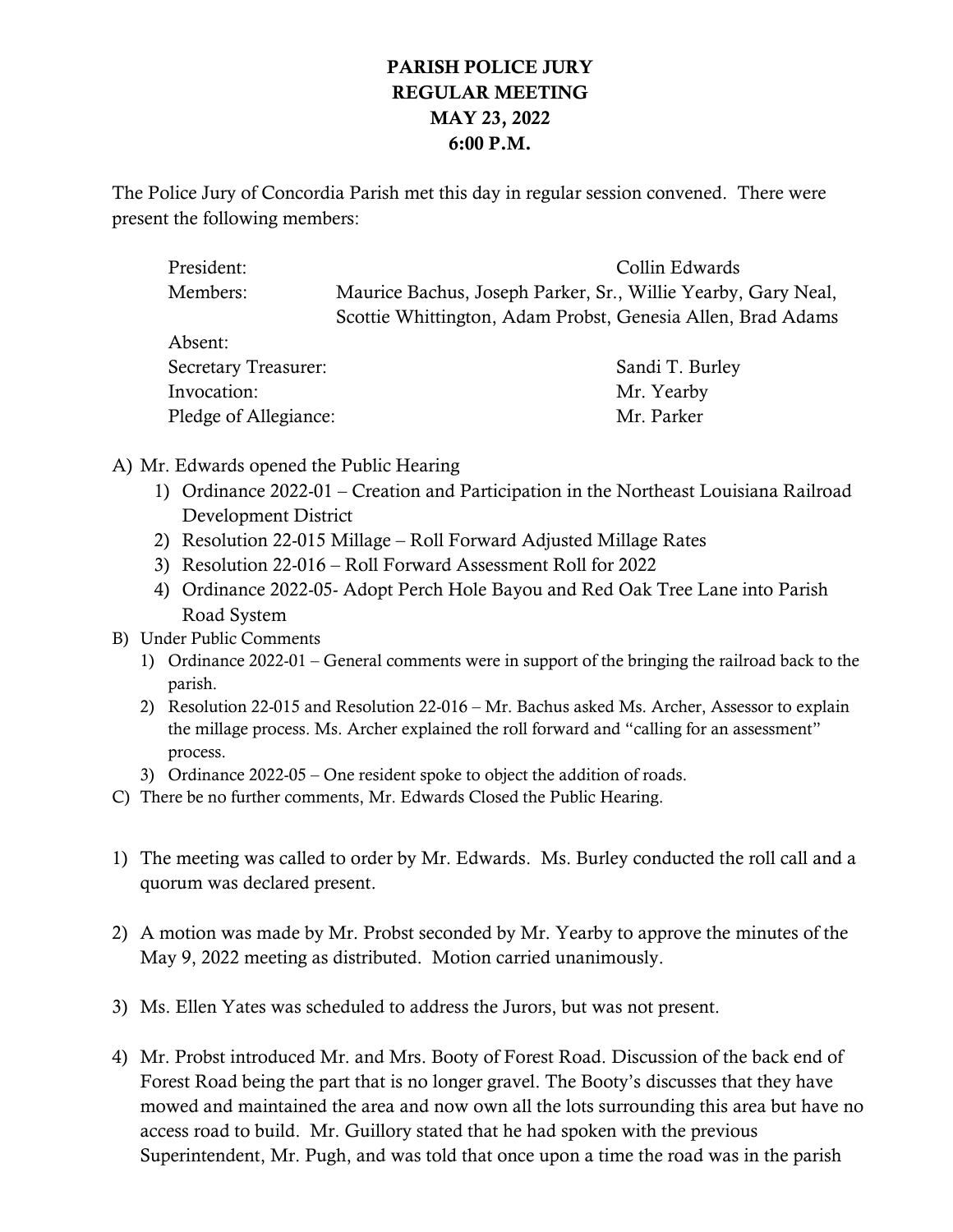system but the owners asked the parish to discontinue maintenance. The proposed road is on a plat is per Curtis Nelson was about 150 feet from end of the road to the culvert. Mr. Parker made a motion to allow the Superintendent to investigate the matter and report back to the Jurors what needs to be done. The motion was seconded by Mr. Yearby and carried unanimously.

5) Mrs. Jeannie Archer with the Assessor's Office spoke next. Mrs. Archer discussed updates to aerial imagery that were needed and presented two quotes for the Jurors to review. The difference in the costs on each quote was based on the quality of imagery. Mrs. Archer asked the Jurors for an ARPA allocation to fund the initial flyover at a cost of \$117,098 and the Assessor's office would pay for the remaining two. This would allow for 3 fly overs over the next six to nine years. A key component is that Eagleview includes a free fly over within two days after a major disaster and have the imagery available within one week. Other free key components include the ability to add layers such as all fire hydrants in the parish to help the fire departments.

Mr. Parker asked why other entities were not helping with the costs. Mrs. Archer responded that nobody wants to pay for the service, only receive the receive the revenues. Mrs. Archer explained that when houses burn, torn down, or other changes to a property, the Assessor's office needs to denote this on the property description for better assessment.

Mrs. Archer also shared the website visits and statistics for year to date. The main requester of shape files is the 911 office to help enhance their abilities to view and respond to areas. The portal is offered at no charge to the public. The Assessor's office spends approximately \$60,000 each year to make updates. Mrs. Archer asked for approval to allocate funds once that second round of ARPA funding is received.

A motion was made by Mr. Parker seconded by Mr. Yearby to have the Finance Committee meet to discuss the allocation and report back to the Jurors with their recommendations. Motion carried unanimously.

- 6) A motion was made by Mr. Probst seconded by Mr. Yearby to adopt Ordinance 2022-01: Creation of the Northeast Louisiana Railroad Development District. Motion carried unanimously. (See addendum for ordinance.)
- 7) A motion was made by Mr. Probst seconded by Mr. Yearby to adopt Resolution 22-015 Millage Roll Forward to Adjusted Millage Rates. Motion carried unanimously. (See addendum for resolution.)
- 8) A motion was made by Mr. Yearby seconded by Mr. Whittington to adopt Resolution 22- 016 – Roll Forward Assessment Roll for 2022. Motion carried unanimously. (See addendum for resolution.)
- 9) A motion was made by Mr. Parker seconded by Ms. Allen to adopt Resolution 22-017 Support of Veterans Hospital, Alexandria. The resolution urges US Congress to reject the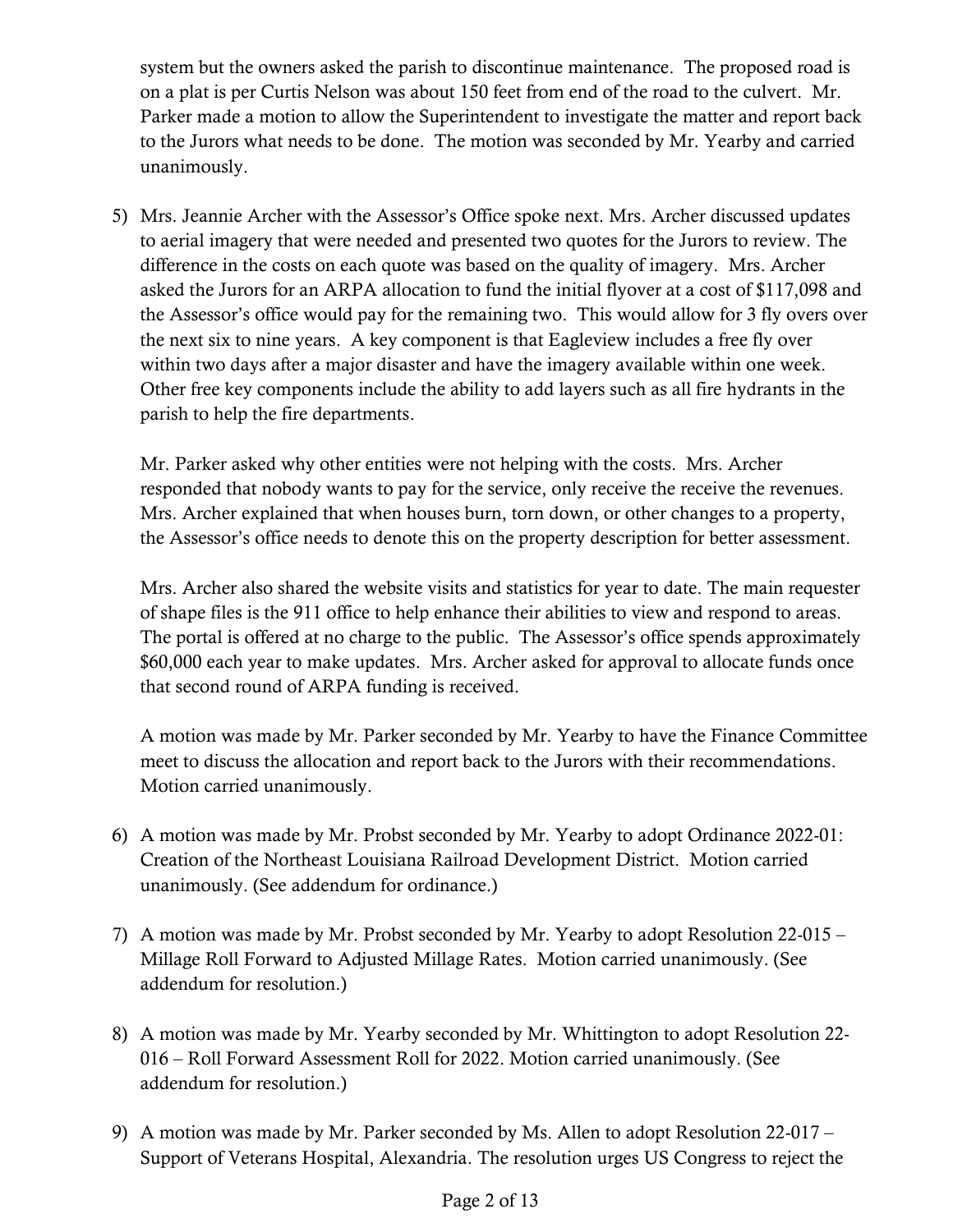recommendation to close the hospital as recommended by the US Department of Veterans Affairs. Motion carried unanimously. (See addendum for resolution.)

- 10) A motion was made by Mr. Probst seconded by Ms. Allen to adopt Resolution 22-018 Library Millage – non roll forward. Motion carried unanimously. (See addendum for resolution.)
- 11) A motion was made by Mr. Adams seconded by Mr. Yearby to adopt Ordinance 2022-05 adopting Perch Hole Bayou Road and Red Oak Tree Lane into the parish road system. Under public comment, one resident spoke against adding more roads to the parish. Former Juror, Willie Dunbar stated in the past the Juror voted not to take anymore roads in the parish until the road debt was paid in full. He also spoke of decisions not to take roads that connect to a blacktop highway. Further discussion ensued. There is no ordinance adopted previously by the parish to prevent the current jurors from adding roads to the parish system. Motion carried unanimously. (See addendum for ordinance.)
- 12) A request and hold harmless was received by the Concordia Parish School Board to place two culverts at Ferriday Lower Elementary. The culverts have been purchased by CPSB to install. A motion was made by Mr. Bachus seconded by Mr. Yearby and carried unanimously.
- 13) A request and hold harmless was received by the Concordia Parish School Board to spray the fence line at Ferriday High School and Vidalia High School. A motion was made by Mr. Bachus seconded by Ms. Allen and carried unanimously.
- 14) A request and hold harmless was received by the Concordia Recreation District #1 to spray the fence line at Montgomery Square (aka Fort Bowie). A motion was made by Mr. Bachus seconded by Ms. Allen and carried unanimously.
- 15) Committee Reports / Action:
	- a) Finance Ratify the 2021 Quarter 4 final budget A motion was made by Mr. Probst seconded by Mr. Yearby to ratify the final 2021 budget. Motion carried unanimously.
	- b) Courthouse –

1) The main water heater for the courthouse has quit working and repair costs to replace the expansion tank are being sought. Ms. Burley asked for permission to approve the expenditure once proper quotes have been received and reviewed. A motion was made by Mr. Yearby seconded by Ms. Allen to approve the purchase and plumbing of a new water heater.

2) The main doors to the courthouse need adjusting to properly close. The scope of the solution is made difficult by the doors being bolted into concrete. In order to properly adjust, these floor plates would need to be removed and adjustments made. The main access door to the freight elevator also will not close. A quote had been received for repairs for review. Additional quotes are being obtained. Ms. Burley asked for an approval to move forward with the work needed once proper quotes have been obtained.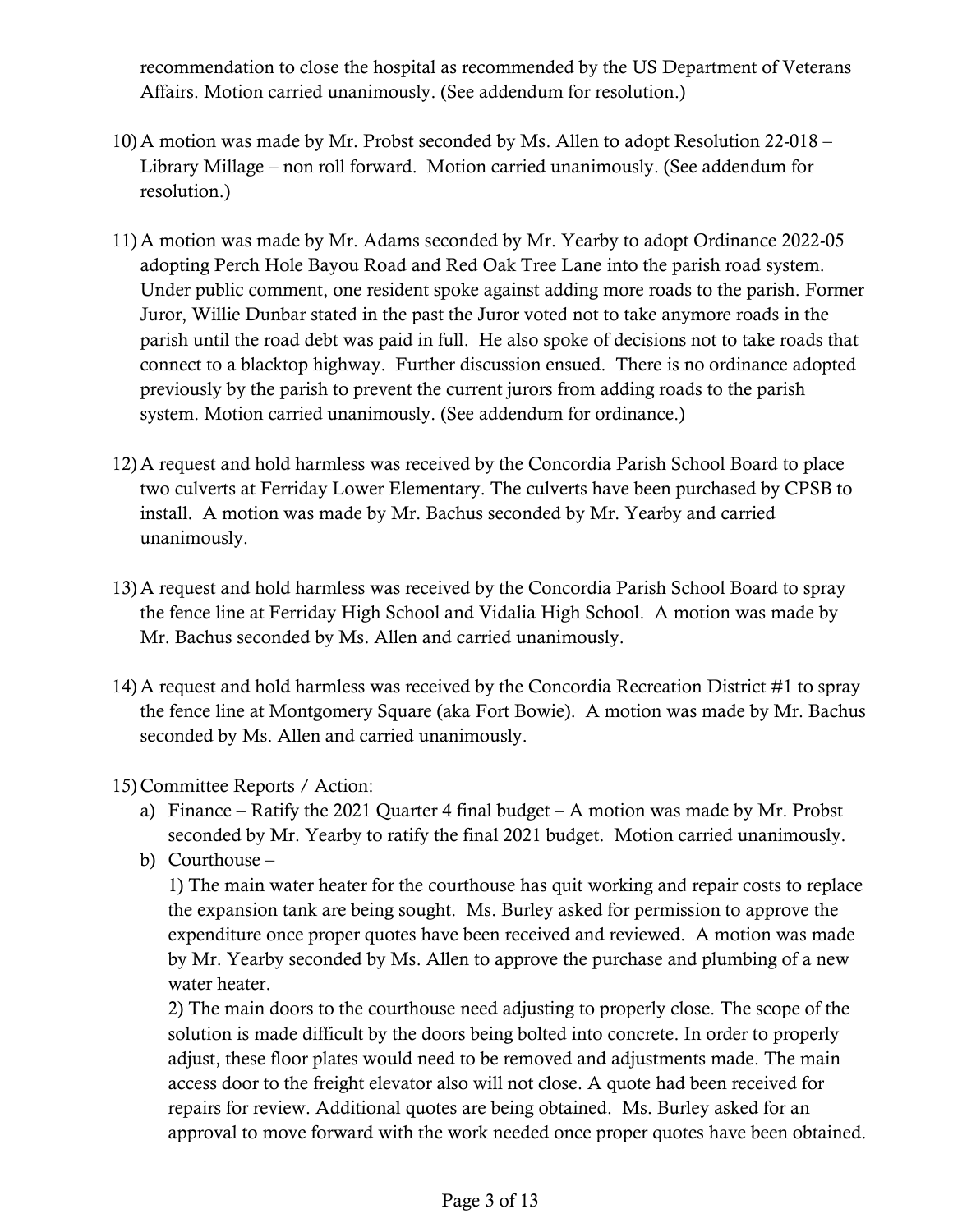A motion was made by Ms. Allen seconded by Mr. Neal and carried unanimously to approve the expenditure.

16)Ms. Burley gave an update on open projects of the parish. Key updates were:

Brushy Bayou – Jordan, Kaiser, and Sessions have received final review approval from DOTD. Once the final stamps and documents are made available these will be sent to GOHSEP to continue the application for funding and awarding of phase two.

PA 4462 – The asphalt portion of this project is in final review for funding approval. The gravel portion has been approved and materials and timeline will need to be coordinated once the Mississippi River is low enough to conduct the work needed. Bid documents for reconstructing the asphalt roads are in progress. A uniform scope of work to standardize the work needed has been challenging.

HM 4590 – Working with public entities for mitigation needs from the winter storm. So far, generators are the biggest key component needed to keep operations running. An extension for the application has been given statewide.

Broadband – No updates on awards have been received.

ARPA – A Cooperative Endeavor Agreement is needed with Lake St. John Waterworks to use their allocation for matching funds toward a \$1.2 million grant from DOA-OCD. A motion was made by Mr. Parker seconded by Mr. Yearby to authorize the President to execute the CEA. Motion carried unanimously.

- 17) Jurors brought forward the following Ordinance Violations:
	- Yearby Concordia Park between 396 & 412, vacant lot, needs grass mowed Whittington – 837 Mooselodge, trash

Neal –Curtis Nelson asked for the Carroll Place on Belle Grove be cited for trash and debris. A motion was made by Mr. Probst seconded by Mr. Yearby to cite the above violations. Motion carried unanimously.

- 18) Under the Secretary / Treasurer's Report, Ms. Burley brought forward:
	- a) Syrah Event, Tuesday May 24, 2022 at 5:30.
	- b) Audit Schedule Auditors will be in the office next week to continue the 2021 audit
	- c) Upcoming Holiday Schedule the offices will be closed May 30 and June 20
- 19) A motion was made by Mr. Parker seconded by Mr. Yearby and carried unanimously to approve the following liquor licenses: R&J's Food Management dba Duck's Nest II; Panola Woods Country Club, and Illusions, LLC
- 20)Mr. Guillory gave the following updates on Superintendent's Work Orders.

The new tractor warranty is expiring. Quotes were received on renewing the warranty. Mr. Guillory stated he would review the quotes and would present the best option at the next meeting.

610 (yards) – 16 Ron Road; 15 Herbert Crouch, 16 Foreman Road; 45 Archer Road; 15 Ellard Road; 15 Hammett Addition; 16 Lutrull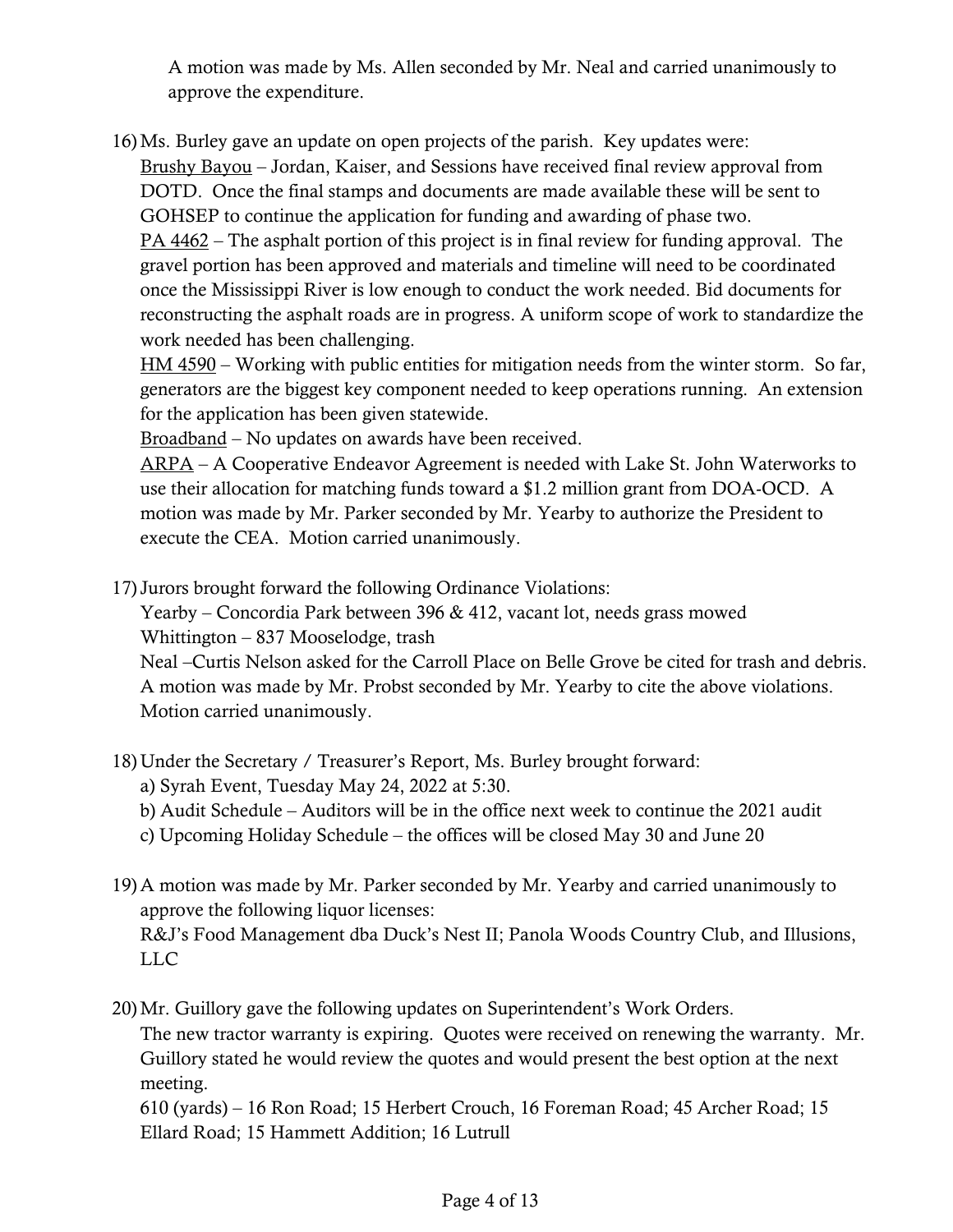Pitrun (yards) – 106 on Hailey; 15 Herbert Crouch; 16 Hammett Addition; 90 Archer Road; 10 Mooselodge Road Maintenance Gravel (yards) – 15 Ames Road

Discussed again needing a new ice machine. Cost estimate is approximately \$4,000. Mr. Edwards stated to hold off on purchasing a new one until other repairs could be made.

Culverts needed – Ellard Road – 18x30 for approximately \$2,000; getting quotes.

A motion was made by Mr. Probst seconded by Mr. Yearby to approve the materials. No further comments. Motion carried unanimously.

- 21)Work Orders from the Jurors were next brought forward. A motion was made by Mr. Adams seconded by Mr. Probst to approve the following: Yearby – ditch needs cleaning out behind Country Estates sewer pond (see email) Neal - discussed clean up of adjudicated property on Ferriday Drive in Ridgecrest;
- 22) Under Correspondence, Ms. Patricia Metcalf wanted to know how to get on the agenda to fix Boggy Bayou Road – needs road repair and a curve sign. Information was given.
- 23) A motion was made by Mr. Probst seconded by Mr. Parker to enter into executive session. Motion carried unanimously. A motion was made by Mr. Parker seconded by Mr. Yearby to exit executive session and return to the regular meeting. Motion carried unanimously.
- 24) A motion was made by Ms. Allen seconded by Mr. Whittington to adjourn. Motion carried unanimously.

 $\frac{1}{2}$  , and the set of the set of the set of the set of the set of the set of the set of the set of the set of the set of the set of the set of the set of the set of the set of the set of the set of the set of the set Sandi T. Burley, Secretary / Treasurer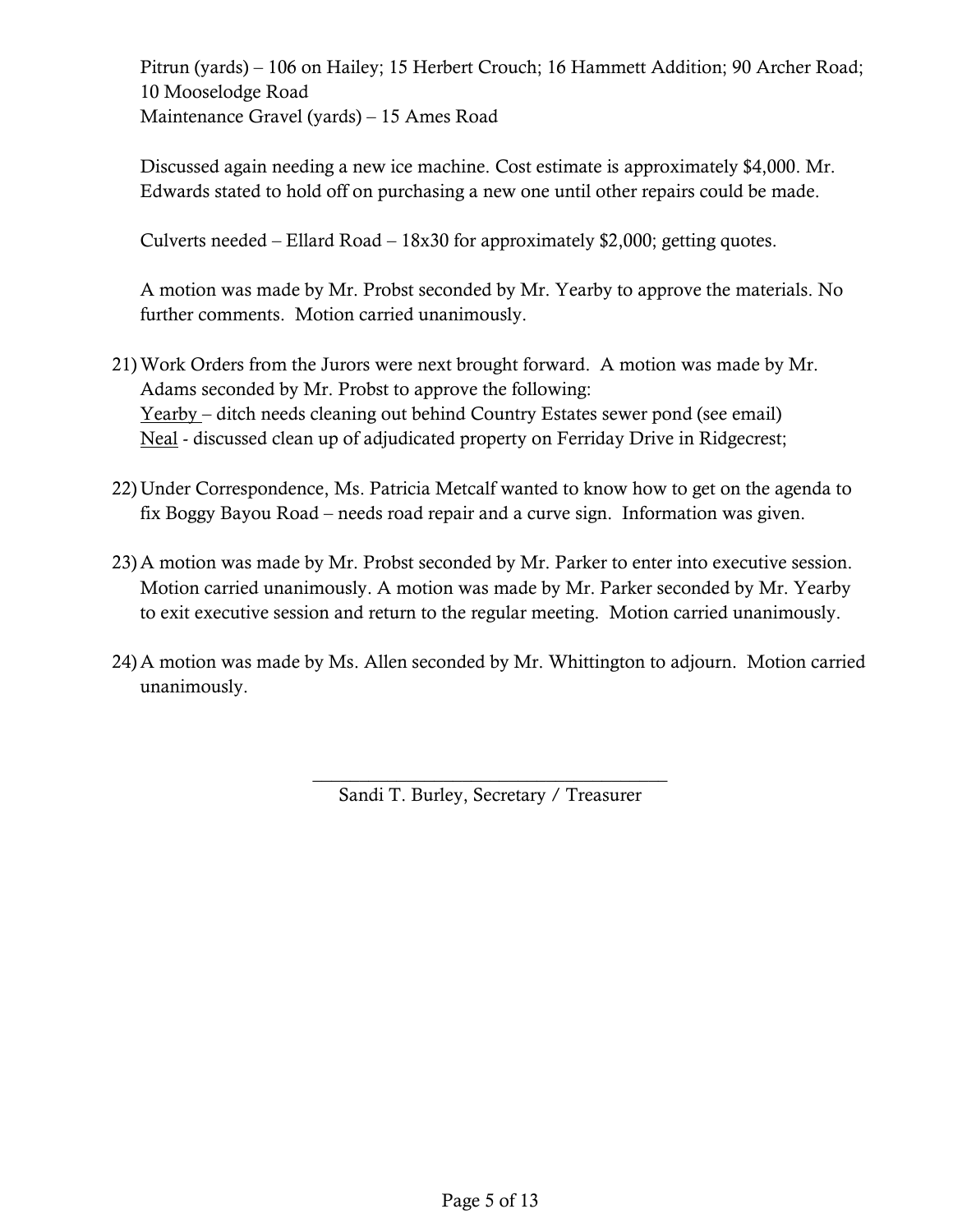# **RESOLUTION NO. 22-015**

BE IT RESOLVED, by the Concordia Parish Police Jury (Taxing district) of the Parish of Concordia, Louisiana, in a public meeting held on May 23, 2022, which meeting was conducted in accordance with the Open Meetings Law and the additional requirements of Article VII, Section 23(C) of the Louisiana Constitution and R.S. 47:1705(B), that the following adjusted millage rates be and they are hereby levied upon the dollar of the assessed valuation of all property subject to ad valorem taxation within said Parish for the year 2022, for the purpose of raising revenue:

#### MILLAGE

| <b>GENERAL ALIMONY</b>                                                    | 2.27 MILLS |
|---------------------------------------------------------------------------|------------|
| DRAINAGE                                                                  | 10.0 MILLS |
| <b>HEALTH UNIT</b>                                                        | 8.50 MILLS |
| COUNCIL ON AGING<br>(Tax for: e.g. General Alimony, Library, Maintenance) | 4.0 MILLS  |

BE IT FURTHER RESOLVED that the Assessor of the Parish of Concordia, shall extend upon the assessment roll for the year 2022 the taxes herein levied, and the tax collector of said Parish shall collect and remit the same to said taxing authority in accordance with law.

The foregoing resolution was read in full, the roll was called on the adoption thereof, and the resolution was adopted by the following votes:

YEAS: 9 NAYS: 0 ABSTAINED: 0 ABSENT: 0

#### *CERTIFICATE*

I hereby certify that the foregoing is a true and exact copy of the resolution adopted at the meeting held on May 23, 2022, at which meeting a quorum was present and voting.

Concordia Parish Police Jury, Vidalia, Louisiana, this 23rd day of May, 2022. (City, Town, Village)

> \_\_\_\_\_\_\_\_\_\_\_\_\_\_\_\_\_\_\_\_\_\_\_\_\_\_\_\_\_\_\_\_\_\_\_\_\_\_\_\_ (Signature of authorized person of the taxing district)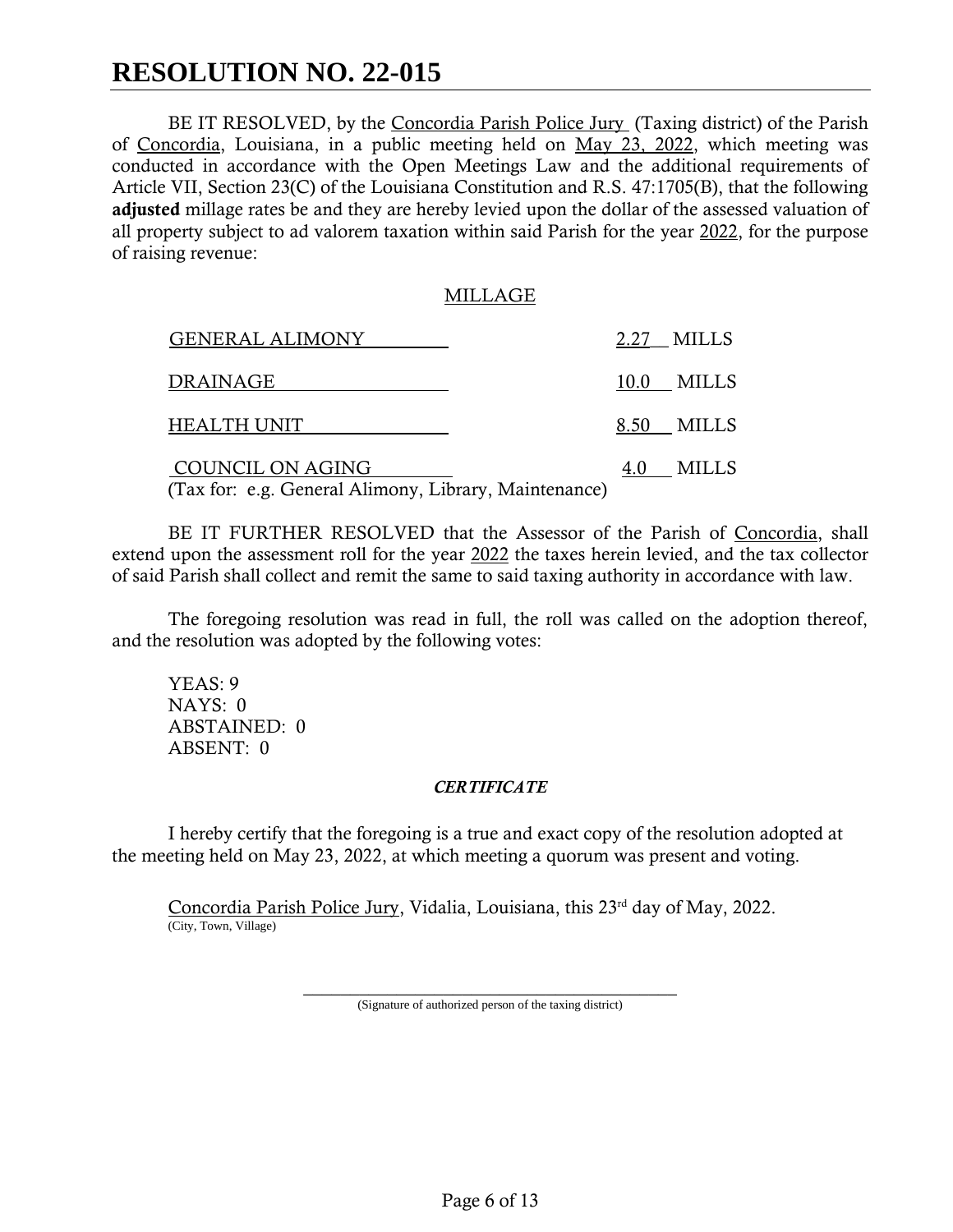BE IT RESOLVED, by the Concordia Parish Police Jury (Taxing district) of the Parish of Concordia, Louisiana, in a public meeting held on May 23, 2022, which meeting was conducted in accordance with the Open Meetings Law and the additional requirements of Article VII, Section 23(C) of the Louisiana Constitution and R.S. 47:1705(B), that the taxing district voted to increase the millage rate(s), but not in excess of the prior year's maximum rate(s), on all taxable property shown on the official assessment roll for the year 2022, and when collected, the revenues from said taxes shall be used only for the specific purposes for which said taxes have been levied. Said millage rate(s) are:

|                        | <b>Adjusted Rate</b> |              | 2022 Levy |              |
|------------------------|----------------------|--------------|-----------|--------------|
| <b>GENERAL ALIMONY</b> |                      | 2.25 MILLS   |           | 2.27 MILLS   |
| <b>DRAINAGE</b>        | 9.90                 | <b>MILLS</b> | 10.0      | <b>MILLS</b> |
| <b>HEALTH UNIT</b>     | 8.410                | <b>MILLS</b> | 8.50      | MILLS        |
| COUNCIL ON AGING       | 3.96                 | MILLS        | 4.00      | MILLS        |

(Tax for: e.g. General Alimony, Library, Maintenance)

BE IT FURTHER RESOLVED that the Assessor of the Parish of Concordia, shall extend upon the assessment roll for the year 2022 the taxes herein levied, and the tax collector of said Parish shall collect and remit the same to said taxing authority in accordance with law.

The foregoing resolution was read in full, the roll was called on the adoption thereof, and the resolution was adopted by no less than two-thirds of the total membership of the taxing authority voting in favor as required by Article VII, Section 23(C) of the Louisiana Constitution and R.S. 47:1705(B). The votes were:

YEAS: 9 NAYS: 0 ABSTAINED: 0 ABSENT: 0

# **CERTIFICATE**

I hereby certify that the foregoing is a true and exact copy of the resolution adopted at the meeting held on May 23, 2022, at which meeting at least two-thirds of the total membership was present and voting.

Concordia Parish Police Jury, Vidalia, Louisiana, this 23rd day of May, 2022.

(City, Town, Village)

(Signature of authorized person of the taxing district)

\_\_\_\_\_\_\_\_\_\_\_\_\_\_\_\_\_\_\_\_\_\_\_\_\_\_\_\_\_\_\_\_\_\_\_\_\_\_\_\_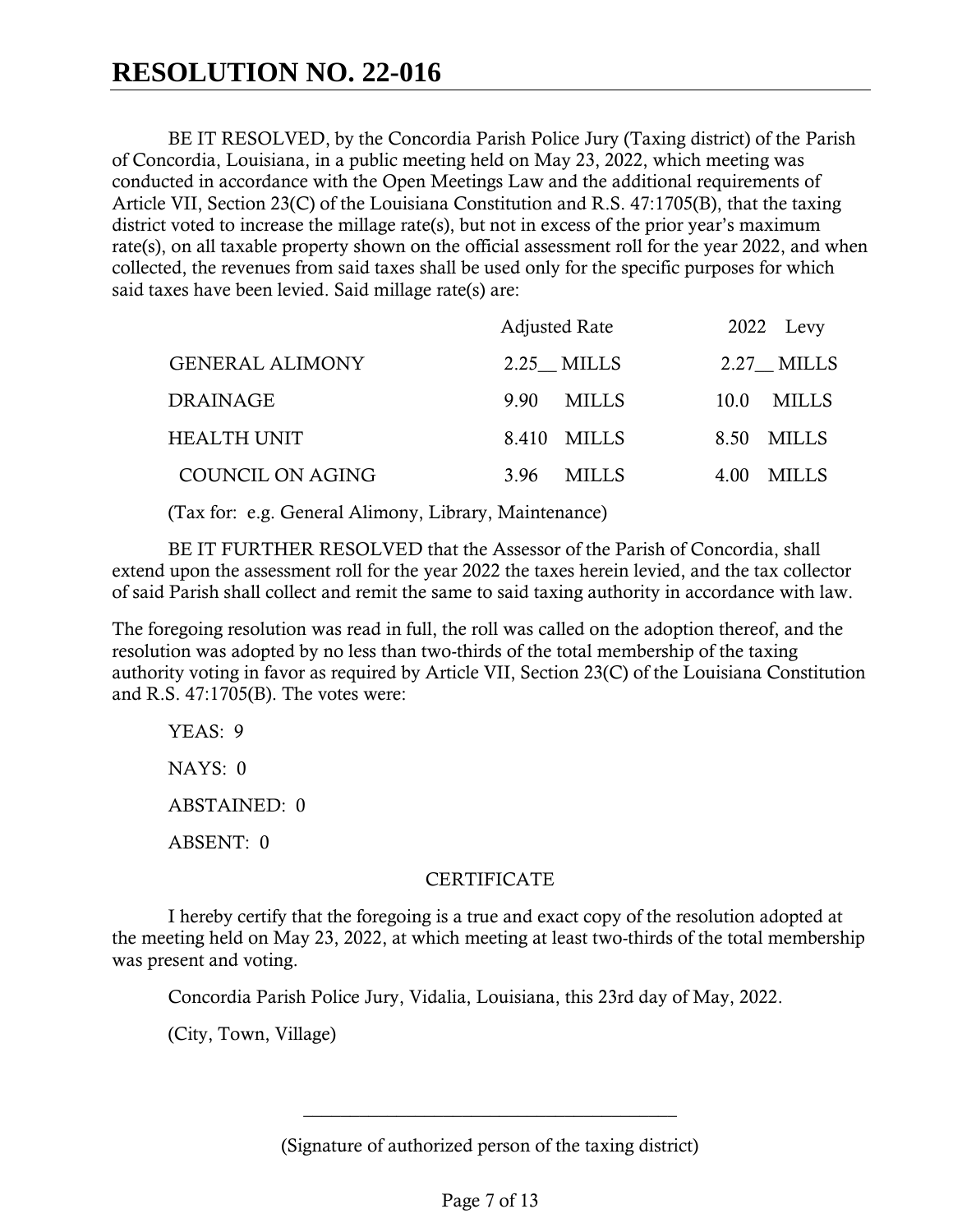# **RESOLUTION 22-017**

A resolution requesting the United States Congress reject the recommendation to close the Alexandria Veterans Affairs Medical Center in Pineville, Louisiana, as recommended by the United States Department of Veterans Affairs' report to the Asset and Infrastructure Review Commission.

WHEREAS, the Alexandria Veterans Affairs Medical Center provides inpatient medical and surgical, inpatient mental health, community living centers, and outpatient services to veterans in the surrounding area; and

WHEREAS, the Alexandria Veterans Affairs Medical Center serves thousands of veterans a year, including a potential population of more than one hundred thousand veterans and an active patient roster of more than thirty-seven thousand veterans; and

WHEREAS, the United States Department of Veterans Affairs recommends closing the Alexandria Veterans Affairs Medical Center facility and relocating services to community providers; and

WHEREAS, the closing of the Alexandria Veterans Affairs Medical Center will leave veterans with fewer care options; and

WHEREAS, Alexandria and Central Louisiana have a long history of support for the military and serve as an ideal location for veterans in surrounding communities to receive treatment; and

WHEREAS, the Alexandria Veterans Affairs Medical Center is a critical institution that should remain operable to better serve the veterans of Louisiana.

THEREFORE, BE IT RESOLVED that the Concordia Parish Police Jury does hereby request the United States Congress to take such actions as are necessary to reject the report recommendations by the United States Department of Veterans Affairs and support the continued operation of the Alexandria Veterans Affairs Medical Center.

BE IT FURTHER RESOLVED that a copy of this Resolution be transmitted to the presiding officers of the Senate and House of Representatives of the Congress of the United States of America and to each member of the Louisiana congressional delegation.

On motion by Mr. Parker, seconded by Ms. Allen, the foregoing resolution was unanimously adopted on this the 23rd day of May, 2022, at which meeting a quorum was present.

\_\_\_\_\_\_\_\_\_\_\_\_\_\_\_\_\_\_\_\_\_\_\_\_\_\_\_\_\_\_\_\_\_\_\_\_ \_\_\_\_\_\_\_\_\_\_\_\_\_\_\_\_\_\_\_\_\_\_\_\_\_\_\_\_\_\_\_\_\_\_\_

Collin Edwards Sandi T. Burley President Secretary / Treasurer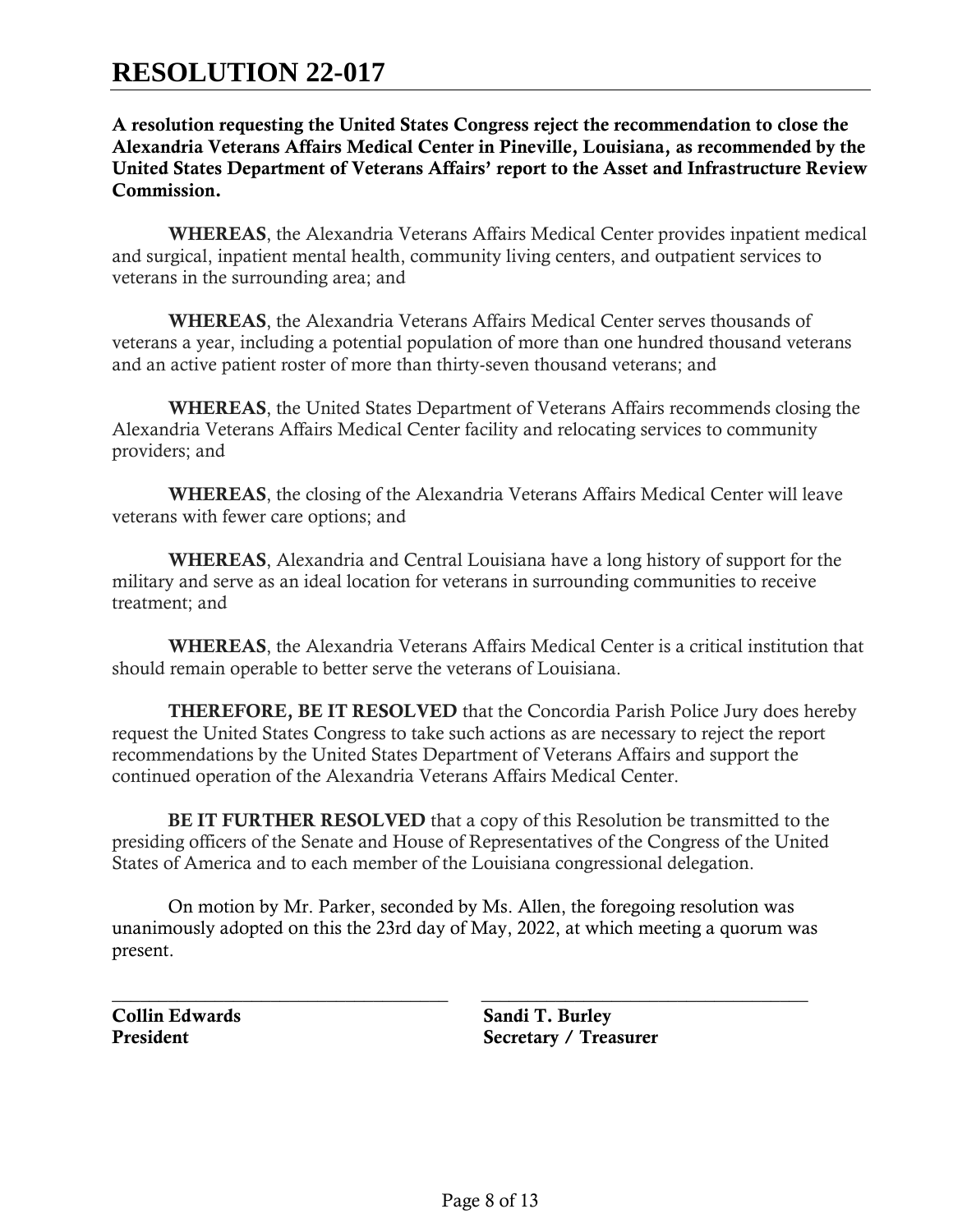# RESOLUTION 22-018

BE IT RESOLVED, that the following millage(s) are hereby levied on the 2022 tax roll on all property subject to taxation by CONCORDIA PARISH POLICE JURY: (Name of taxing district)

### MILLAGE

*CONCORDIA PARISH LIBRARY \_8.410\_\_ MILLS*

BE IT FURTHER RESOLVED that the proper administrative officials of the Parish of Concordia, State of Louisiana, be and they are hereby empowered, authorized, and directed to spread said taxes, as hereinabove set forth, upon the assessment roll of said Parish for the year 2022, and to make the collection of the taxes imposed for and on behalf of the taxing authority, according to law, and that the taxes herein levied shall become a permanent lien and privilege on all property subject to taxation as herein set forth, and collection thereof shall be enforceable in the manner provided by law.

The foregoing resolution was read in full; the roll was called on the adoption thereof, and the resolution was adopted by the following votes:

YEAS: 9 NAYS: 0 ABSTAINED: 0 ABSENT: 0

#### *CERTIFICATE*

I hereby certify that the foregoing is a true and exact copy of the resolution adopted at the board meeting held on May 23, 2022, at which meeting a quorum was present and voting.

Concordia Parish Police Jury, Vidalia, Louisiana, this 23<sup>rd</sup> day of May, 2022.

 $\frac{1}{2}$  , and the set of the set of the set of the set of the set of the set of the set of the set of the set of the set of the set of the set of the set of the set of the set of the set of the set of the set of the set (Signature of authorized person of the taxing district)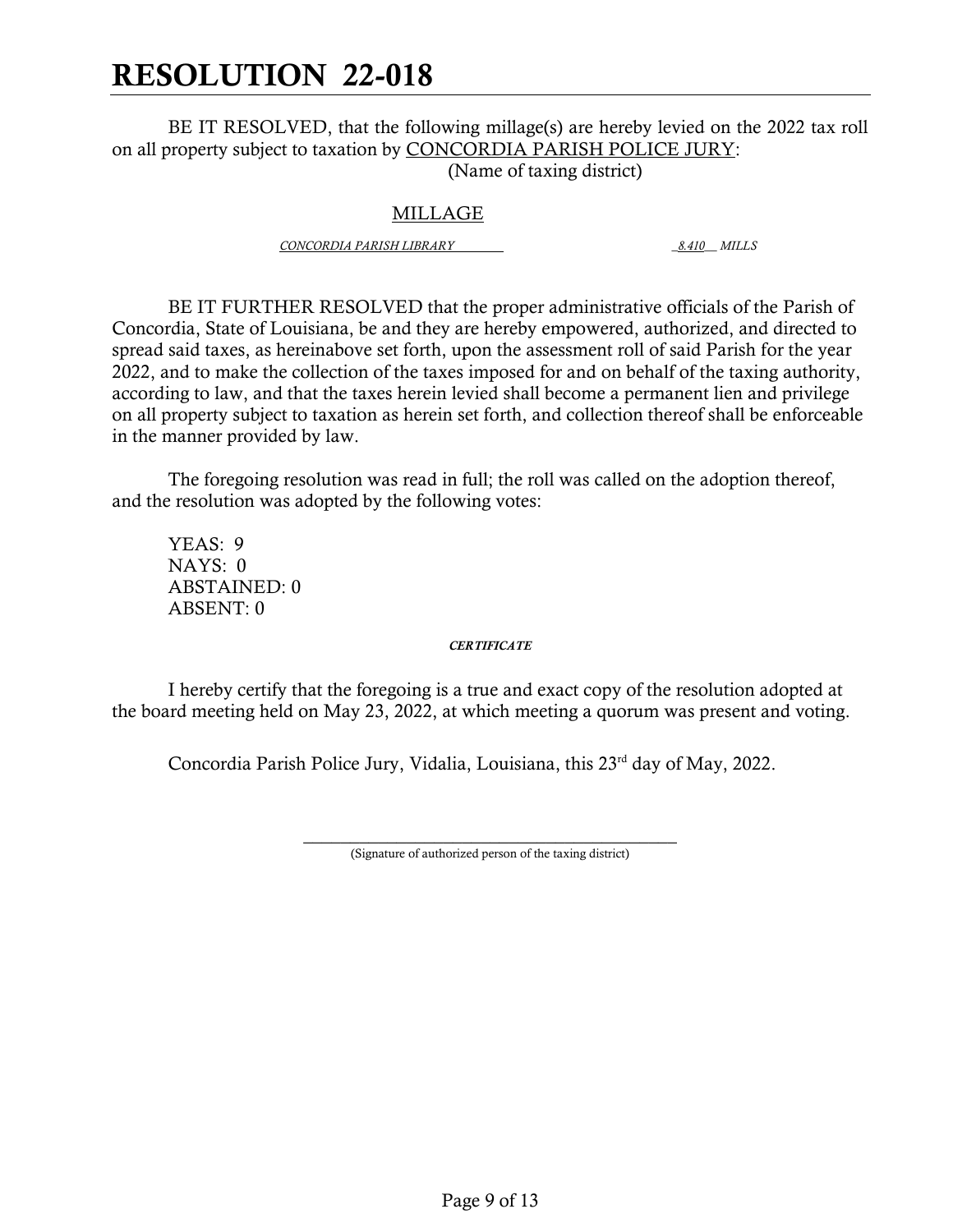Upon a motion by Mr. Probst, duly seconded by Mr. Yearby, the following ordinance was unanimously adopted.

# ORDINANCE 2022-01

#### AN ORDINANCE PROVIDING FOR THE CREATION OF THE NORTHEAST LOUISIANA RAILROAD DEVELOPMENT DISTRICT PROVIDING FOR OTHER DETAILS IN CONNECTION THEREWITH

WHEREAS, the Concordia Parish Police Jury supports the creation of the Northeast Louisiana Railroad Development District, hereinafter referred to as the "district" as allowed by statutes referenced below;

## SECTION 1: Northeast Louisiana Railroad Development District; creation; territorial jurisdiction.

A. The agricultural industry constitutes a significant element in the parishes of East Carroll, Madison, Tensas, and Concordia. To expand the economic base of each identified parish, to strengthen the resiliency of the agriculture sector and retain farm jobs, and to create opportunities for the industrial sector in the parishes, it is necessary that the development of railroads be encouraged and supported. For the purpose of exercising the powers and duties set forth in R.S. 33:140.71 through 33:140.79, inclusive, there is hereby created the Northeast Louisiana Railroad Development District, hereinafter referred to as the "district", which district shall include the parishes of East Carroll, Madison, Tensas, and Concordia.

B. The district shall be a subdivision of the state and, as such, is hereby designated to be a body politic and political subdivision of the state of Louisiana, as defined in Article VI, Section 44 of the Constitution of Louisiana. The district shall have all of the rights, powers, privileges and duties granted to and imposed on railroad development districts under the provisions of R.S. R.S. 33:140.71 through 33:140.79, as heretofore amended and as hereafter from time to time may be amended, which includes but is not limited to the power to incur debt, to issue bonds, and to levy taxes and assessments.

C. The primary purpose for the creation of the district is to promote and encourage development of rail service running between the parishes of East Carroll, Madison, Tensas, and Concordia, to stimulate the economy among the parishes through renewed commerce and industry, and for the utilization and development of natural and human resources by providing job opportunities in and among the parishes.

D. The boundaries of the railroad development district shall be coterminous with the boundaries of the parishes of East Carroll, Madison, Tensas, and Concordia. (State Law reference – Creation of railroad development districts generally, R.S. 33:140.71 *et seq*.)

# SECTION 2: Board of commissioners.

A. (1) To provide for the orderly development and administration of the district, the governing body of the district shall be by a board of nine commissioners, consisting of and appointed in accordance with section 140.72 of R.S. 33:140.71 through 33:140.79, and more specifically, who shall be a qualified voter of the district which he/she represents, and who shall be appointed as follows:

(a) Two members shall be appointed by the governing authority of each parish within the district.

Members shall reside within the appointing parish.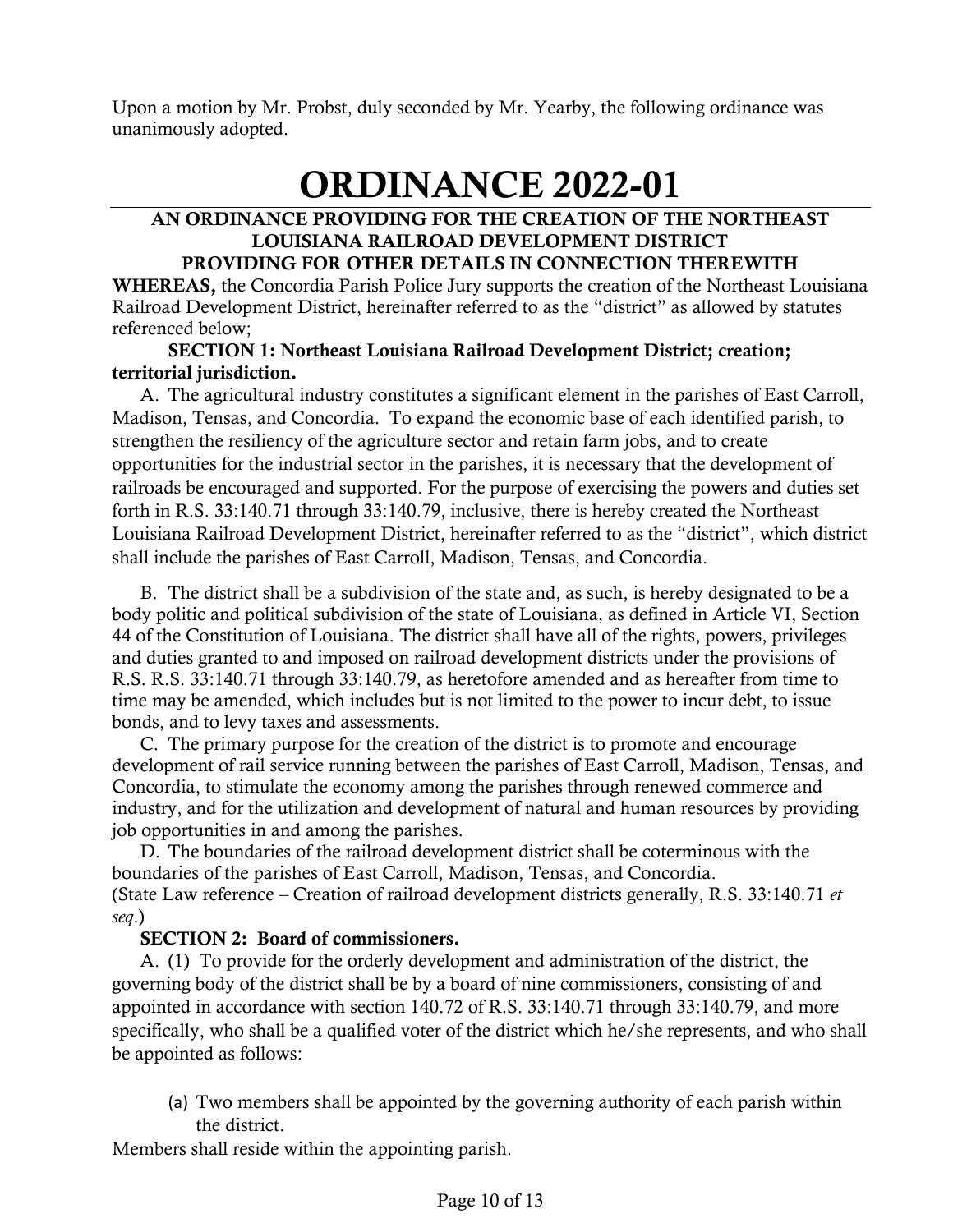(b) One member shall be appointed jointly by the governing authorities of the parishes in the district to serve at large. The member jointly appointed shall reside within the district.

(c) Elected officials are prohibited from serving on the board of commissioners.

(2) The term of office of the initial appointments shall be staggered. Three members shall serve an initial term of one year; three members shall serve an initial term of two years, and; three members shall serve an initial term of three years, all as determined by lot at the first board meeting. Members shall thereafter serve three-year terms. Members shall serve until their successor has been appointed and qualified. Successor appointments shall be in the same manner as provided in Paragraph A(1) of this Section.

B. Any vacancy that occurs prior to the expiration of the term for which a member of the board has been appointed, shall be filled for the remainder of the unexpired term in the same manner as the original appointment. In the event that the entity responsible for making the appointment fails to appoint a new member within thirty days of such vacancy, the board of commissioners shall appoint an interim successor to serve until the position is filled in accordance with Paragraph A(1) of this Section. Any member of the board of commissioners may be removed as prescribed in R.S. 33:140.72(C).

C. The commissioners shall elect from their membership a president, vice president, secretary, and a treasurer, whose duties shall be those usual to such offices. At the option of the board, the offices of secretary and treasurer may be held by one person.

D. On initial appointment, the members of the board of commissioners shall receive a per diem and expense authorization as may be approved by the appointing authority. The board of commissioners may reimburse any member or director for expenses actually incurred out of district funds in the hands of the board treasurer. Notwithstanding, any approval for the payment of mileage shall be at the current state government rate. Approval for such expense reimbursement will be in a district board meeting.

E. The board of commissioners shall meet in regular session every other month and in special session at the discretion of the president or on the written request of four board members. Regular board meetings shall be held in the city and parish as designated by the board and on a rotating basis among the parishes of East Carroll, Madison, Tensas, and Concordia. Five board members shall constitute a quorum for the transaction of district business.

F. The board of commissioners may contract with and employ attorneys, clerks, engineers, deputy commissioners, superintendents, and other agents and employees, and shall fix their compensation and terms of employment.

G. A board member shall not have a pecuniary interest, directly or indirectly, in any contract, subcontract, agreement or other transaction that is under the supervision or jurisdiction of the district or to which the district is a party.

H. The board of commissioners shall prescribe rules to govern its meetings. (State Law reference – Board of commissioners, R.S. 33:140.72 *et seq*.)

# SECTION 3: Powers and obligations of district; railroad development.

A. The district, acting by and through its board of commissioners, shall have and exercise all rights, powers, and privileges of a political subdivision granted and conferred by the Constitution and Statutes of the State of Louisiana, necessary or convenient for carrying out its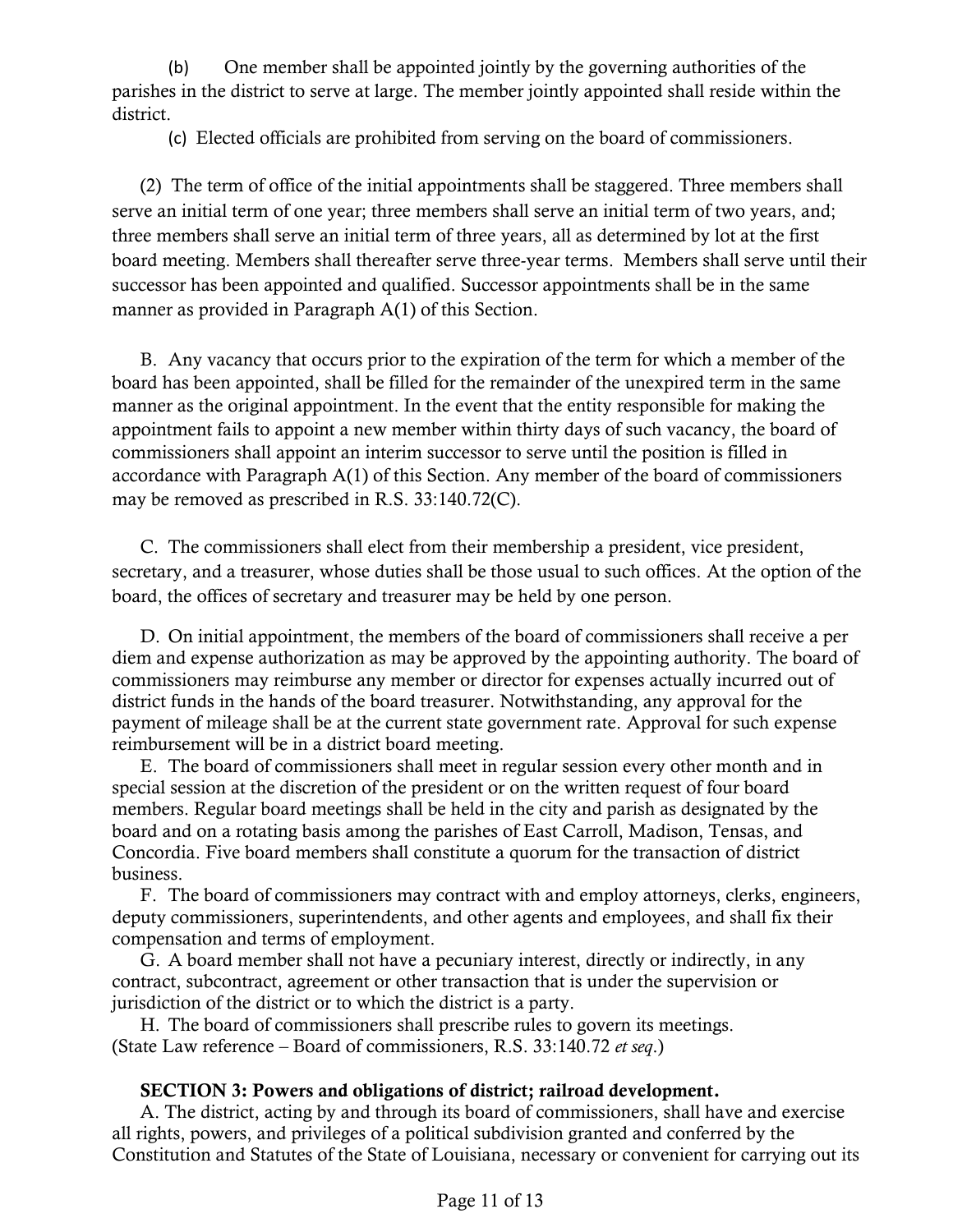economic development purposes, including but not limited to the power to sue and be sued, to construct, acquire, expropriate, improve, operate, maintain and dispose of property, to enter into contracts, to incur debt, to issue bonds, to levy taxes, to borrow money, to appoint officers, agents, and employees and to prescribe their duties and to fix their compensation, and all other powers authorized by law, and more particularly by R.S. 33:140.71 *et seq*., as heretofore amended and as hereafter from time to time may be amended.

B. The lease, sale, disposal, or other disposition of lands, buildings, or other property of the district or any attachment thereto shall be pursuant to the provisions of R.S. 33:140.74 *et seq*., as heretofore amended and as hereafter from time to time may be amended.

C. The board is authorized to adopt all necessary resolutions or ordinances that may be necessary for any required election pursuant to the provisions of R.S. 33:140.76 *et seq*., as heretofore amended and as hereafter from time to time may be amended. (State Law reference – Powers and obligations of district, R.S. 33:140.73 through R.S. 33:140.76)

#### SECTION 4: Fees and ad valorem tax; borrowing money.

A. The Board of commissioners may levy annually an ad valorem tax not to exceed five mills on the dollar of assessed valuation of all property pursuant to the provisions of R.S. 33:140.71 *et seq*., and more specifically Section 140.75, as heretofore amended and as hereafter from time to time may be amended.

B. All funds derived under this Section may be used for expenses and purposes of the district as authorized by law. In addition to all necessary and normal accounts, the board shall establish and maintain all special accounts as required by law.

(State Law reference – Fees and ad valorem tax; borrowing money, R.S. 33:140.75)

# SECTION 5: Exempt from taxation.

The property, revenues, and income of the district, all evidences of indebtedness issued by the district, and the interest or income therefrom shall be exempt from taxation levied by the state. (State Law reference – Exemption from taxation, R.S. 33:140.78)

#### SECTION 6: General compliances; enhancement; audit.

A. The district shall comply with the provisions of Louisiana laws pertaining to open meetings, public records, fiscal agents, official journals, dual officeholding and employment, public bidding, property rights, the Code of Governmental Ethics and the Louisiana Election Code.

B. The financial records of the district shall be subjected to audit pursuant to R.S. 24:513.

(State law reference – Audit, R.S. 33:140.79)

NOW IT BE ORDAINED, that the Concordia Parish Police Jurors met in regular session where the ordinance creating the Northeast Louisiana Railroad Development District. The ordinance was submitted to an official vote as a whole and the vote being as follows: Yeas: 9 Nays: 0 Abstain: 0 Absent: 0 And the ordinance was declared adopted on this, the 23rd day of May, 2022

\_\_\_\_\_\_\_\_\_\_\_\_\_\_\_\_\_\_\_\_\_\_\_\_\_\_\_\_\_\_\_\_\_\_\_\_ \_\_\_\_\_\_\_\_\_\_\_\_\_\_\_\_\_\_\_\_\_\_\_\_\_\_\_\_\_\_\_\_\_\_\_\_

Collin Edwards, President Sandi T. Burley, Secretary / Treasurer